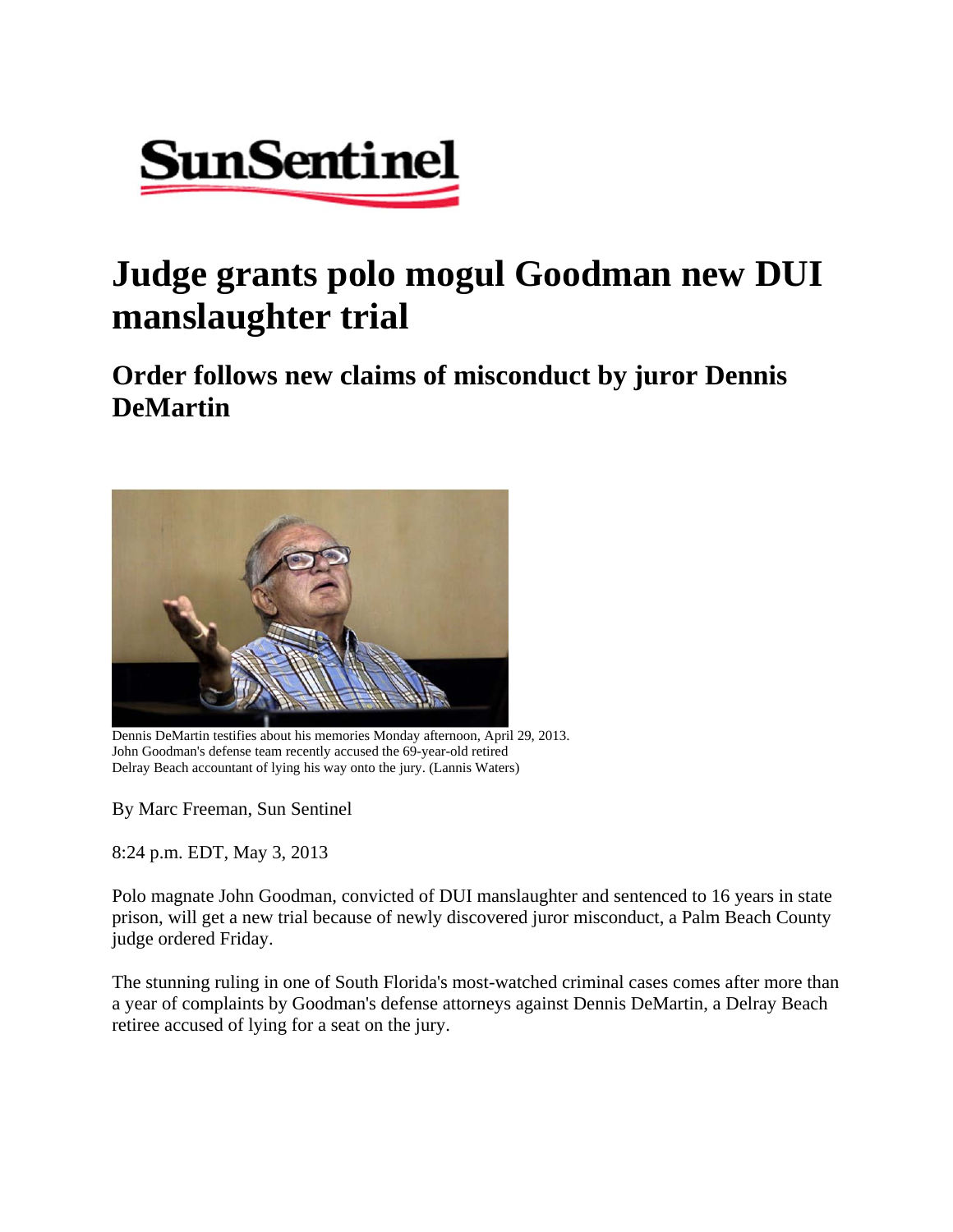Circuit Judge Jeffrey Colbath — who previously denied a retrial concerning DeMartin's infamous drinking experiment before jury deliberations — rejected DeMartin's latest claim he merely forget about his ex-wife's DUI arrest during March 2012 jury selection.

"Every person charged with a crime deserves a fair trial without the likes of Dennis DeMartin," Colbath wrote in his order granting a new trial for Goodman, 49. "To allow this conviction to stand … would erode the integrity of the judicial system."

The ruling follows a hearing Monday, during which DeMartin repeatedly denied the defense's charges he deliberately concealed his first ex-wife was arrested for DUI in Connecticut in 1997.

Colbath also charged DeMartin, 69, with criminal contempt of court. He ordered him to appear for a May 30 hearing to enter a plea of guilty or not guilty.

"Your failure to disclose this relevant and material information will impose substantial costs and expenses to the citizens of the State of Florida in addition to serious inconvenience and emotional upheaval of the witnesses and victims involved in the Goodman case," Colbath wrote in an order to DeMartin.

It was the March 14 release of DeMartin's self-published paperback book titled "Will She Kiss Me or Kill Me?" that prompted a flurry of motions and investigations by high-powered defense attorney Roy Black of Miami.

Black persuaded the 4th District Court of Appeal to call a 45-day time out from Goodman's appeal and send the new juror misconduct question to the trial court.

On March 23, 2012, DeMartin and five other jurors found Goodman guilty of driving drunk and smashing his Bentley into a car driven by Scott Wilson, 23, at a Wellington intersection on Feb. 12, 2010. Goodman, founder of International Polo Club Palm Beach and heir to a Texas air conditioning fortune, said his car malfunctioned. He walked away and said he drank after the crash to dull the pain of a broken wrist.

Black argued he never would have accepted DeMartin as a juror with such a background that could doom the defense.

"A juror who deceives to get on a jury in a high-profile case for his own profit is a trial lawyer's worst nightmare," Black said in a statement after Colbath's ruling. "Fortunately, this time the deception was exposed and a courageous judge set aside the verdict."

The next court date for Goodman is June 3, when the defense attorneys and prosecutors will discuss scheduling the new trial.

"The state is prepared to prosecute this case and ensure justice for Scott Wilson," said Mike Edmondson, spokesman for State Attorney Dave Aronberg. It's premature to say if the state will consider any type of appeal, he said.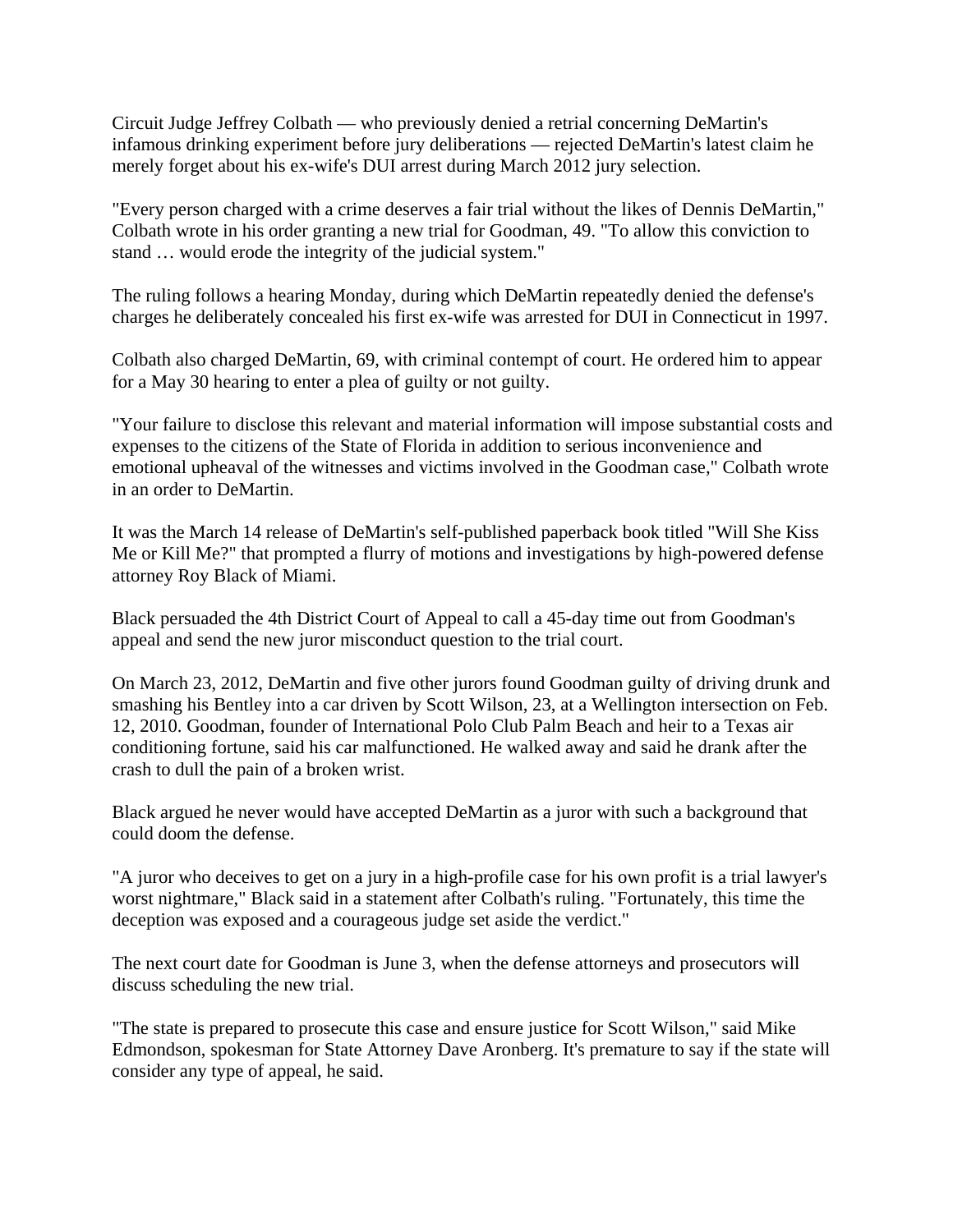Goodman remains under house arrest at his Wellington estate, under a \$7 million appellate bond. He wears an ankle monitor and pays \$2,000 a day for two Palm Beach County Sheriff's Office deputies to guard his every move.

Scott Smith, attorney for William Wilson, the victim's father, said Wilson was "disappointed" Goodman's conviction was overturned.

But Wilson is "more committed than ever to the State of Florida's pursuit of justice of the person responsible for Scott's preventable and premature death," Smith said.

Chris Searcy, an attorney who represented William Wilson and Lili Wilson, the victim's mother, in their wrongful death civil lawsuit against Goodman, also expressed confidence justice will be served a second time.

"If there is a new trial, I don't expect the results would be much different than the first trial," Searcy said.

Goodman's insurance company reportedly paid the parents a \$40 million settlement before the trial.

DeMartin on Monday kept insisting his lousy memory from two strokes was to blame for forgetting details during jury selection, when attorneys asked the former accountant if he, or any close friends or family members had been arrested, charged, convicted or accused of a crime.

"I was trying to recall things that happened in my life and I just didn't remember it," testified a frustrated and defensive DeMartin. "I never thought about that stuff at all, so help me God."

DeMartin also blamed stress, and he struggled to recall various events in his life such as when he divorced his first wife or when her DUI arrest happened — two years after their divorce.

But Colbath, in his order, blasted the former juror's "cavalier and offense demeanor" during the Monday hearing.

"He lacks candor, sincerity, and an appreciation of the sacred role a juror plays in the judicial system," the judge wrote.

DeMartin also tried to deflect the defense's claim that he craved fame and fortune and wanted desperately to serve on the jury. DeMartin, who has achieved notoriety from the trial publicity, said he made only \$322 from his 33-page trial memoir, titled "Believing in the Truth."

It's the book that revealed he drank three vodkas in an experiment to assess how impaired Goodman might have been during the crash.

Before Goodman's sentencing one year ago, DeMartin insisted to Colbath he didn't tell the other jurors about the test, and he denied using the results to decide Goodman's guilt. The defense called DeMartin a liar and a "stealth juror."